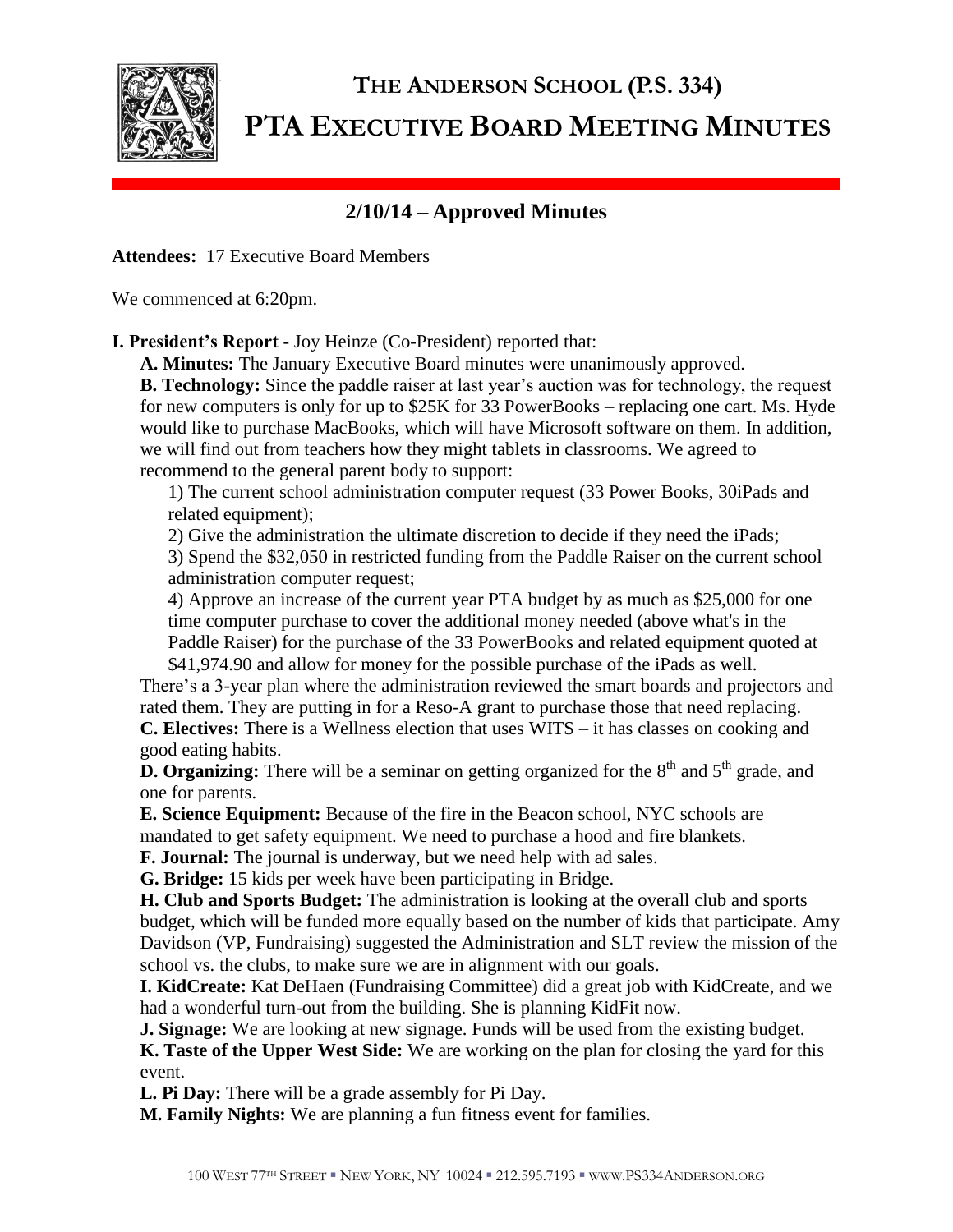**N. Copier Issues:** The copier count was close to 80K copies, and we are looking at options. **O. Assistant Teacher Policy:** We looked into the option of paying assistant teachers for snow days. They can make up hours with other opportunities. There is also a policy that assistant teachers can only be here 2 years.

**P. After-School Program:** We looked into prices for other after-school programs, and found that Wingspan is a good deal, by far. **Grade reps:** Please give us feedback from parents who use Wingspan to see if they're happy. For example, maybe we need more sports. We plan to fold in chess and bridge to Wingspan.

**Q. Aladdin Ticket Sales:** We plan to sell Aladdin tickets with assigned seating, and ticket prices are set. There will be a pre-sale for the parents right after the break with kids in the show, with a ticket limit. All tickets will be sold on-line. There will be 40 tickets set aside for students, to buy at lunch for \$5.

**R. Security:** We are getting better cameras and security.

**S. Math Teacher:** Ms. Johnson is going on maternity leave, and the administration has a plan to cover for her leave.

**T. Professional Development:** The half days have been very successful for the teachers to use in their professional development.

**U. Greenflea Executive Director Search:** Greenflea has 3 candidates to interview on Friday.

**II. Auction -** Joli Golden (Community Affairs) discussed:

**A. Paddle Raiser:** The paddle raiser at the auction raises funds that are restricted for use for a specific purpose. It is supposed to be a one-time expense that will not be absorbed into budget. People are proposing that this year it be for music/drama/art, afterschool activities, or sports and wellness (WITS). Joli will check with Ms. Hyde to ensure we have capacity to accommodate some of these options in the school day and facilities. If any one has other ideas, e-mail Joli.

**III. SLT -** Mindy Wigutow (PTA Rep to the SLT) reviewed the discussion at SLT:

**A. Cafeteria:** The food ran out at lunch, one day earlier this year, but this seems to be an isolated incident and was addressed by new food service staff.

**B. Homework**: Math and Spanish are topics of discussion at every SLT meeting. Parents in the  $7<sup>th</sup>$  grade have a Facebook page to share homework. Administration would prefer that parents use the school website for this purpose. The News from Anderson website will let parents communicate.

**C. Homework Policy:** Some teachers have reported that the homework policy is not always working. Homework doesn't always count as part of your grade and some kids do not take their homework seriously enough. There will be a committee of teachers and administration in the Summer to review this policy.

**D. Food Allergy Policy:** A Food Allergy Committee was created, which will review seating for kids with food allergies and bullying.

**E. Cultural Committee:** A Cultural Committee was created to review multicultural issues at our school.

## **IV. Grade Reps:**

**A. SLT Minutes:** We will make sure that all parents are getting the SLT minutes.